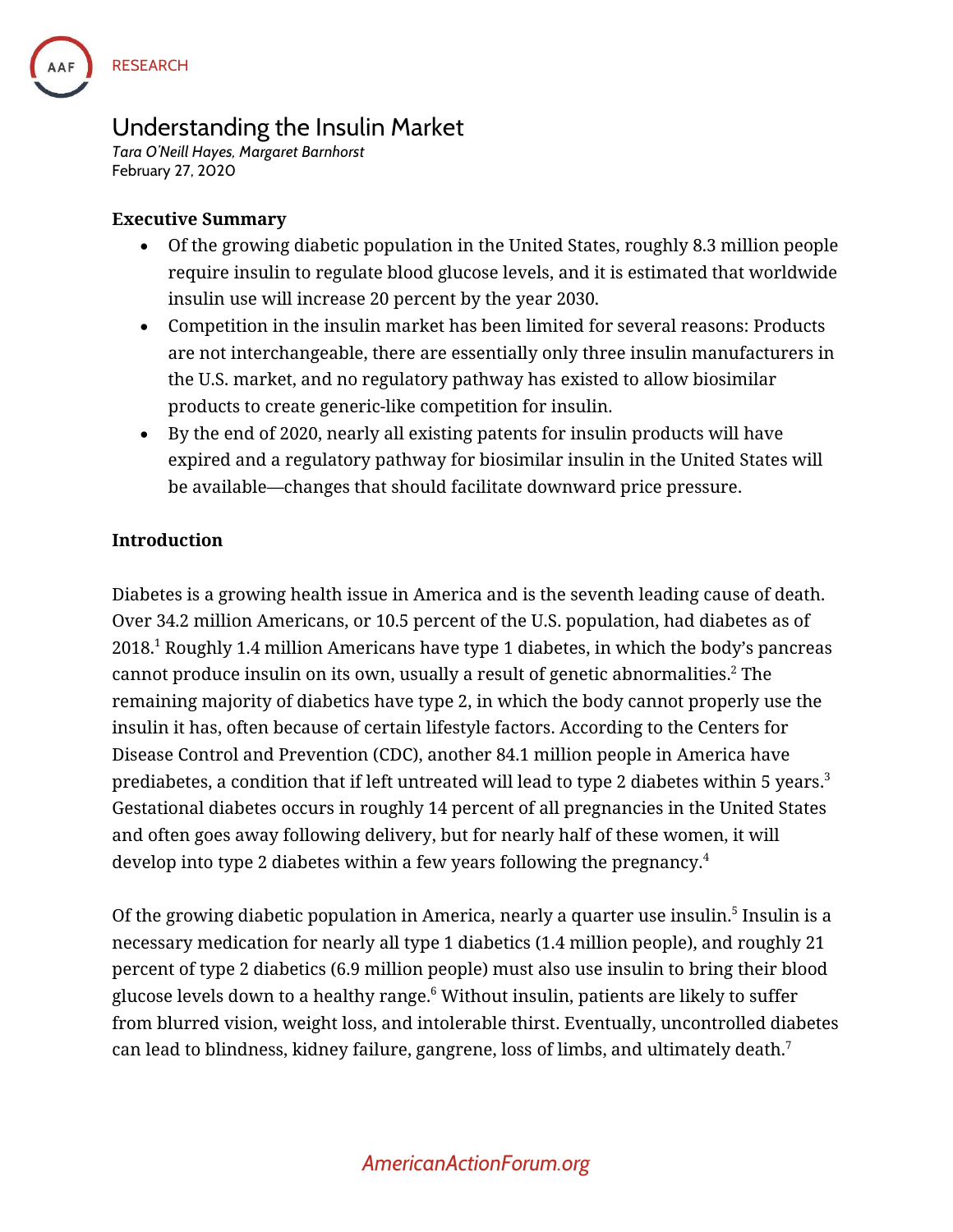

#### **Insulin Manufacturers and Products**

There are 3 primary insulin manufacturers in the U.S. market—Eli Lilly, Novo Nordisk, and Sanofi—that represent over 90 percent of the global insulin market and produce almost 100 percent of the insulin supply in the United States.<sup>8</sup> In general, each manufacturer makes multiple types of insulin, and the only monopoly held over one specific type is Novo Nordisk's ultra-long-acting insulin.

| Rapid-acting: Administer within 15 minutes before a meal or eat within 5-15       |                            |                                                                   |                     |  |  |
|-----------------------------------------------------------------------------------|----------------------------|-------------------------------------------------------------------|---------------------|--|--|
| minutes after injection.                                                          |                            |                                                                   |                     |  |  |
| <b>Generic Name</b>                                                               | <b>Brand Name</b>          | Concentration                                                     | <b>Manufacturer</b> |  |  |
| Insulin aspart                                                                    | NovoLog                    | 100 units/mL                                                      | Novo Nordisk        |  |  |
| Insulin glulisine                                                                 | Apidra                     | 100 units/mL                                                      | Sanofi              |  |  |
| Insulin lispro                                                                    | Humalog                    | 100 units/mL                                                      | Eli Lilly           |  |  |
| Insulin lispro (U-200)                                                            | Humalog KwikPen<br>$U-200$ | 200 units/mL                                                      | Eli Lilly           |  |  |
| Insulin (oral inhalation)                                                         | Afrezza                    | Available in single<br>use cartridges of 4,<br>8, and 12 units    | Sanofi              |  |  |
| Insulin lispro                                                                    | Admelog                    | 100 units/mL                                                      | Sanofi              |  |  |
| Insulin aspart                                                                    | Fiasp                      | 100 units/mL                                                      | Novo Nordisk        |  |  |
| Short-acting: Takes effect within 30 minutes. The maximum effect is between 2.5   |                            |                                                                   |                     |  |  |
| to 5 hours. The duration is approximately 8 hours.                                |                            |                                                                   |                     |  |  |
| <b>Generic Name</b>                                                               | <b>Brand Name</b>          | Concentration                                                     | Manufacturer        |  |  |
| Insulin regular                                                                   | Humulin R                  | 100 units/mL                                                      | Eli Lilly           |  |  |
| Insulin regular                                                                   | Novolin R                  | 100 units/mL                                                      | Novo Nordisk        |  |  |
| Insulin regular (U-500)   Humulin R U-500                                         |                            | 500 units/mL                                                      | Eli Lilly           |  |  |
| Intermediate-acting: Takes effect within 90 minutes of injection. The maximum     |                            |                                                                   |                     |  |  |
| effect is between 4 to 12 hours after injection. The effects last up to 24 hours. |                            |                                                                   |                     |  |  |
| <b>Generic Name</b>                                                               | <b>Brand Name</b>          | Concentration                                                     | <b>Manufacturer</b> |  |  |
| NPH insulin                                                                       | Humulin N                  | 100 units/mL                                                      | Eli Lilly           |  |  |
| NPH insulin                                                                       | Novolin <sub>N</sub>       | 100 units/mL                                                      | Novo Nordisk        |  |  |
| Long-acting: Provides slow, steady release of insulin with no pronounced peak.    |                            |                                                                   |                     |  |  |
| The effects last up to 24 hours.<br><b>Generic Name</b>                           | <b>Brand Name</b>          | Concentration                                                     | <b>Manufacturer</b> |  |  |
| Insulin detemir                                                                   |                            | 100 units/mL                                                      | Novo Nordisk        |  |  |
|                                                                                   | Levemir                    | 100 units/mL                                                      | Sanofi              |  |  |
| Insulin glargine                                                                  | Lantus                     |                                                                   |                     |  |  |
| Insulin glargine (U-300)                                                          | Toujeo                     | 300 units/mL                                                      | Sanofi              |  |  |
| Insulin glargine                                                                  | <b>Basaglar</b>            | 100 units/mL                                                      | Eli Lilly           |  |  |
| Insulin glargine/<br>lixisenatide                                                 | Soliqua                    | 100 units insulin<br>glargine/mL<br>and 33 mcg<br>lixisenatide/mL | Sanofi              |  |  |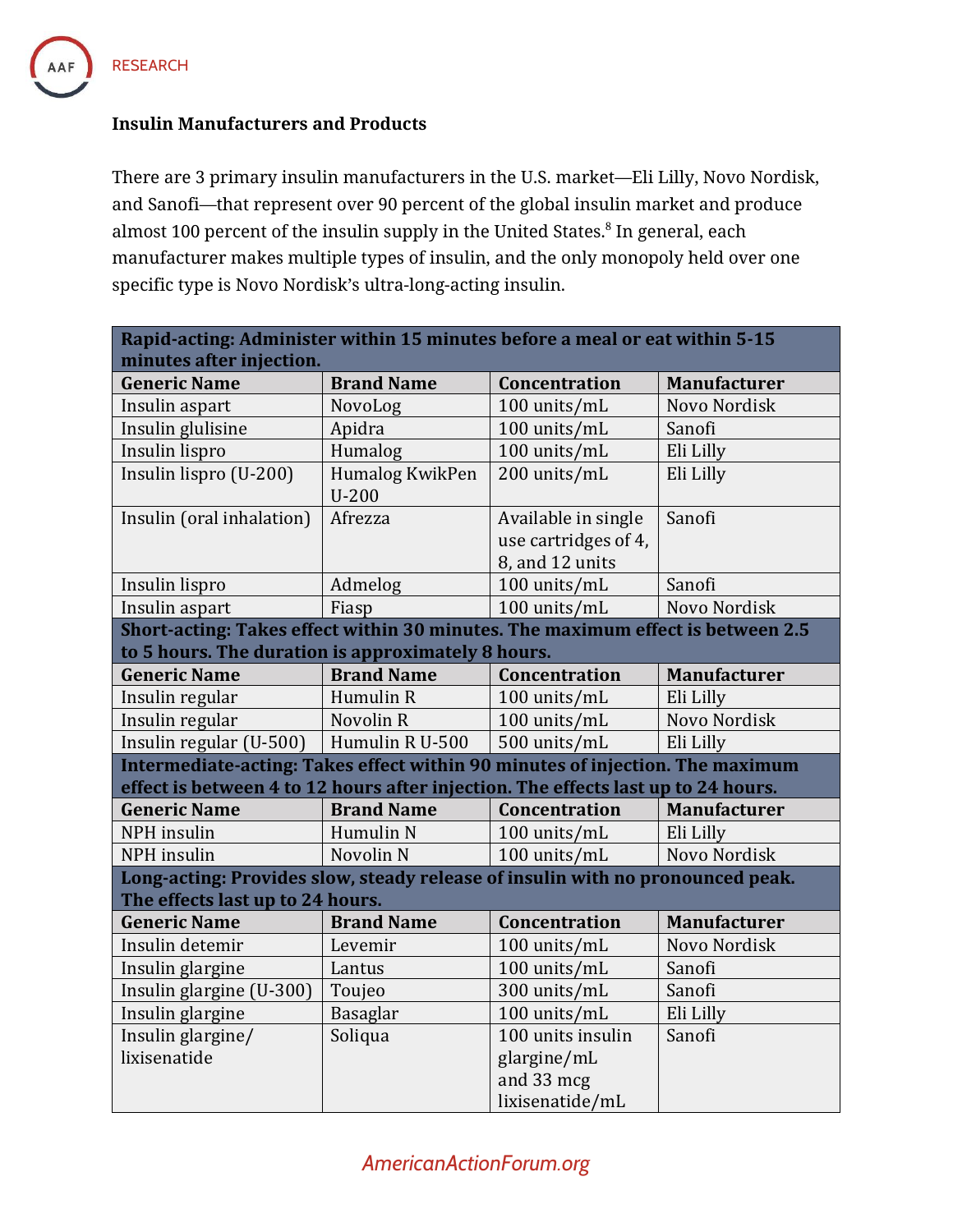

| Ultralong-acting: Onset of action of 30-90 minutes. The effects last up to 42 hours. |                    |                      |                     |  |
|--------------------------------------------------------------------------------------|--------------------|----------------------|---------------------|--|
| <b>Generic Name</b>                                                                  | <b>Brand Name</b>  | <b>Concentration</b> | <b>Manufacturer</b> |  |
| Insulin degludec                                                                     | Tresiba            | 100 units/mL         | Novo Nordisk        |  |
| Insulin degludec/                                                                    | Xultophy           | 100 units insulin    | Novo Nordisk        |  |
| liraglutide                                                                          |                    | degludec/mL          |                     |  |
|                                                                                      |                    | and $3.6$ mg         |                     |  |
|                                                                                      |                    | liraglutide /mL      |                     |  |
| Insulin degludec (U-                                                                 | Tresiba            | 200 units/mL         | Novo Nordisk        |  |
| 200)                                                                                 |                    |                      |                     |  |
| <b>Mixtures</b>                                                                      |                    |                      |                     |  |
| <b>Generic Name</b>                                                                  | <b>Brand Name</b>  | Concentration        | <b>Manufacturer</b> |  |
| 75% insulin lispro                                                                   | Humalog Mix        | 100 units/mL         | Eli Lilly           |  |
| protamine / 25%                                                                      | 75/25              |                      |                     |  |
| insulin lispro                                                                       |                    |                      |                     |  |
| 50% insulin lispro                                                                   | <b>Humalog Mix</b> | 100 units/mL         | Eli Lilly           |  |
| protamine / 50%                                                                      | 50/50              |                      |                     |  |
| insulin lispro                                                                       |                    |                      |                     |  |
| 70% NPH / 30% insulin                                                                | Humulin 70/30      | 100 units/mL         | Eli Lilly           |  |
| regular                                                                              |                    |                      |                     |  |
| 70 % NPH / 30%                                                                       | Novolin 70/30      | 100 units/mL         | Novo Nordisk        |  |
| insulin regular                                                                      |                    |                      |                     |  |
| 70% aspart protamine                                                                 | Novolog Mix        | 100 units/mL         | Novo Nordisk        |  |
| 30% insulin aspart                                                                   | 70/30              |                      |                     |  |
| 70% insulin degludec /                                                               | Ryzodeg 70/30      | 100 units/mL         | Novo Nordisk        |  |
| 30% insulin aspart                                                                   |                    |                      |                     |  |

Source: [Consumer Med Safety](https://consumermedsafety.org/insulin-safety-center/item/418)<sup>9</sup>

Insulin was first extracted from animals in 1923, but with technological advancements it was synthetically manufactured from recombinant DNA in 1977 and called "human insulin."<sup>10</sup> There are two types of insulin: basal and mealtime. Basal insulins may be either intermediate or long-acting and help control insulin levels throughout the day. Mealtime insulins are either short- or rapid-acting and, as the name suggests, help control insulin levels around mealtime. Most people taking insulin, particularly those with Type 1 diabetes, use both a basal and mealtime insulin. There are also two types of active ingredients: human insulin and insulin analogs. Insulin analogs are modified in laboratories and typically provide better blood-sugar control than human insulin.<sup>11</sup> Also available is pre-mixed insulin, which combines either fast- and long-acting insulins or short- and intermediate-acting insulins, reducing the complexity and frequency of insulin administration.<sup>12</sup>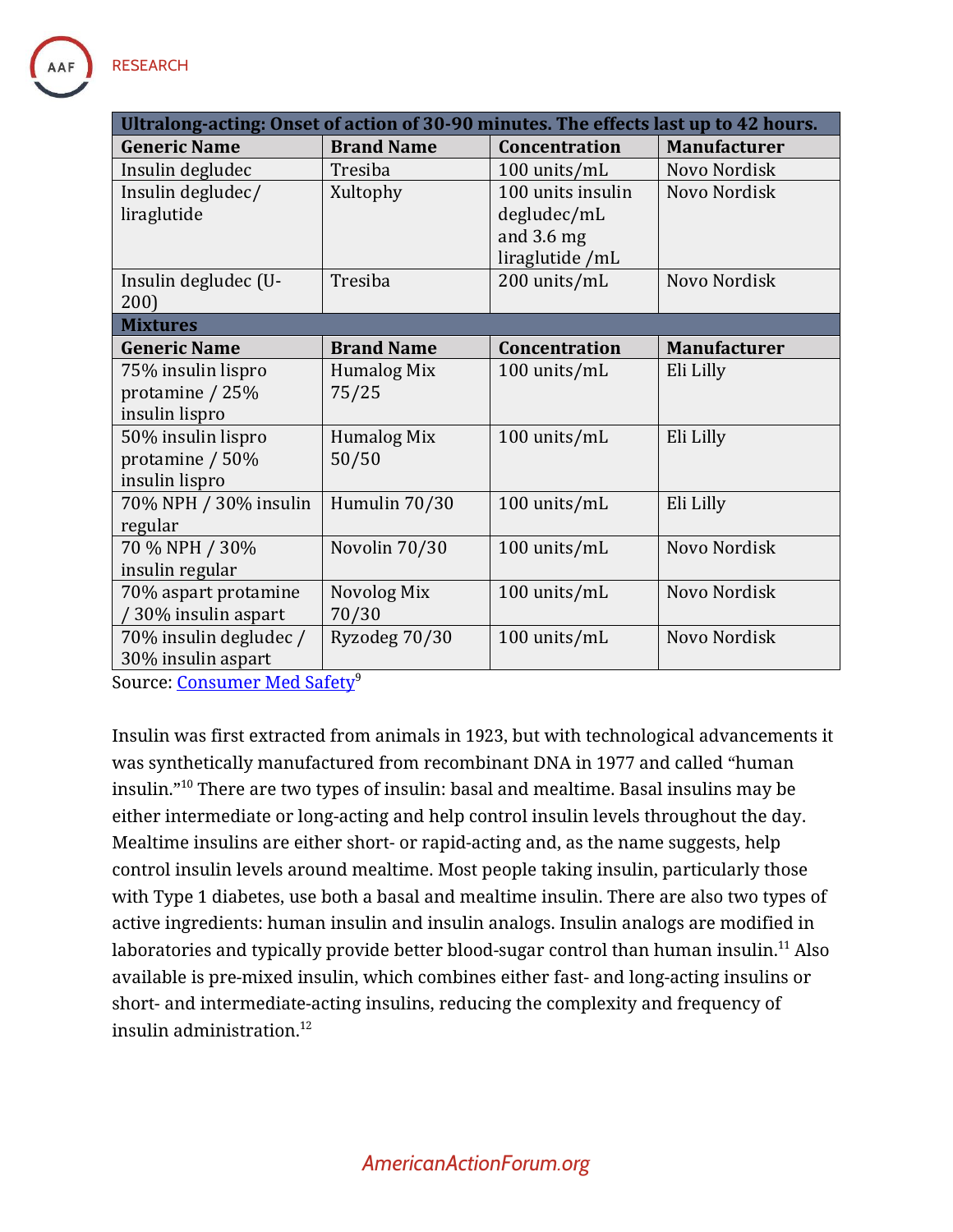

The improved blood sugar control provided by analog insulin led to a dramatic shift in patient use: In 2000, 96 percent of insulin users used human insulin and 19 percent used analog insulin; by 2010, only 15 percent of patients used human insulin while 92 percent used analog insulin.<sup>13</sup> Rapid-acting and ultra-long-acting analogs are now the most widely prescribed types of insulin.<sup>14</sup>

There are several other types of medications that people with Type 2 diabetes might take, besides insulin, such as those listed <u>here</u>.<sup>15</sup>

#### **Insulin Administration**

There are three primary ways to administer insulin, and the most common is through injection. There are now five types of injectable insulin that vary based on how quickly they start working and how long they continue working—rapid-acting, short-acting, intermediate-acting, long-acting, and ultra-long-acting.<sup>16</sup> Vials and syringes are the cheapest way to inject insulin and the most widely used. Insulin pens combine the vial and syringe in one product, providing greater dose accuracy and easier administration, but for that reason they are often more expensive than using a syringe.<sup>17</sup> Rapid-acting insulin has the most diverse administration options available, including syringe, pen, pump, or inhalation. Short-acting insulin can be administered through a syringe, pen, or pump, while intermediate, long, and ultra-long acting insulins can be administered only through a syringe or pen. Continuous subcutaneous insulin infusion (CSII) devices, commonly known as insulin pumps, are not manual injections but rather are batterypowered, computerized devices programmed to deliver short-acting insulin under the skin continuously throughout the day via a catheter attached to a person's abdomen. $^{\rm 18}$ Insulin pumps are quite durable and can last for years at a time, and therefore they are generally more expensive than the supplies for manual injections.<sup>19</sup>

Another form of insulin administration is infusion, where insulin is injected directly into a vein through an IV. This is the preferred method to regulate blood glucose levels for diabetic patients in hospital settings, for example during surgery, labor and delivery, or in intensive care units.<sup>20</sup> The prevalence of IV insulin administration in hospitalized settings is unknown, but it is estimated that more than 20 percent of all adults discharged from hospitals have diabetes.<sup>21</sup>

Inhaled insulin is a relatively new form of insulin administration. Pfizer briefly introduced Exubera in 2006 but then voluntarily withdrew it from the market within its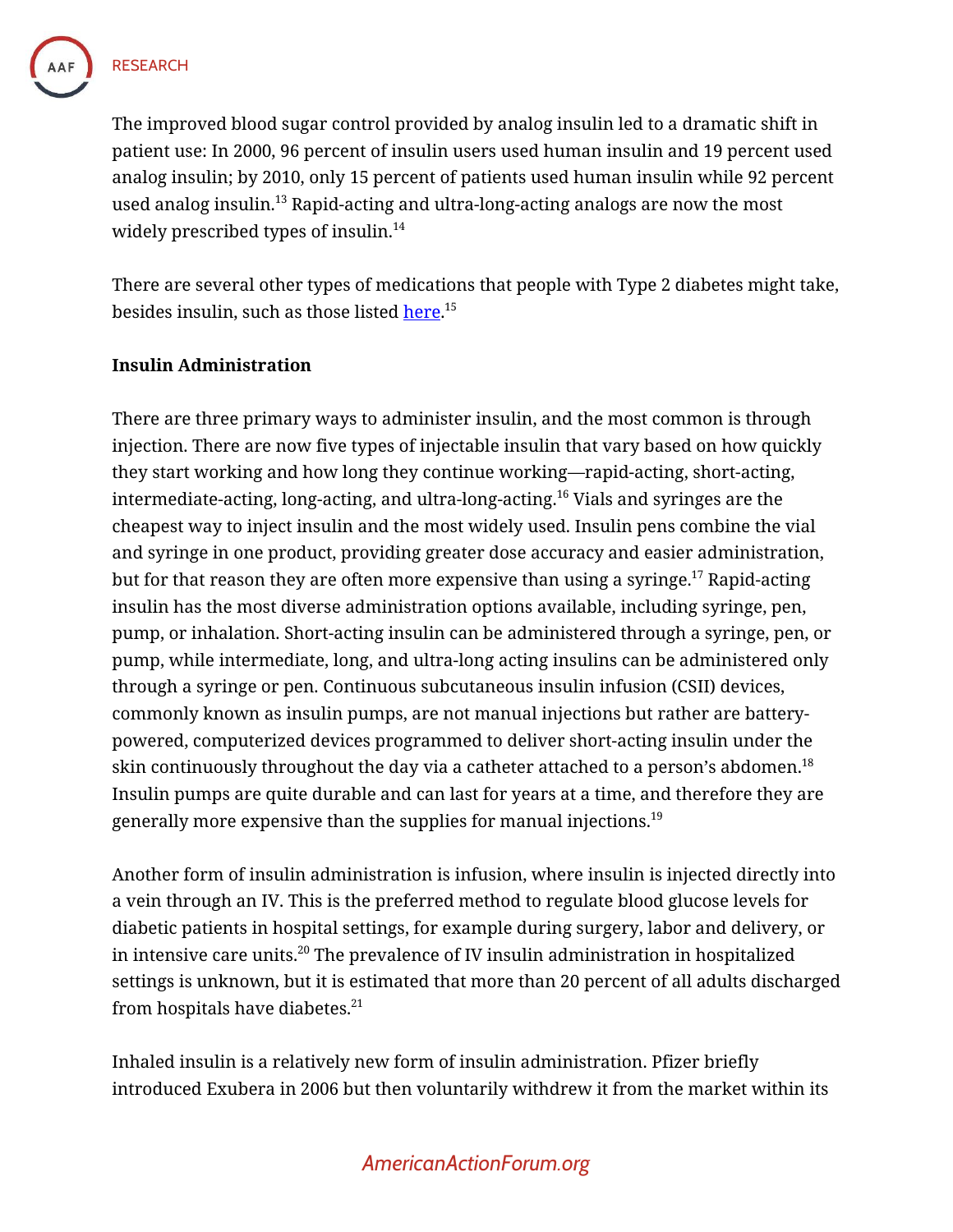

first year due to low sales.<sup>22</sup> In 2015, Mannkind Corporation marketed Afrezza in the United States. Inhaled insulin is rapid-acting and can be administered before meals to adults with type 1 or type 2 diabetes.<sup>23</sup> It is not a replacement for long-acting insulin and typically must be used in combination with injectable, long-acting insulin, meaning anyone using inhaled insulin is likely also using another type of insulin.

### **Patient Choice**

There is a pronounced lack of choice for insulin regimens, and most of the choice that does exist is left up to a physician or medical provider. Physicians recommend treatment plans based on a person's type of diabetes, lifestyle, and blood sugar levels throughout the day. <sup>24</sup> Some people only need one type of insulin, while others need multiple. For example, people with type 1 diabetes generally need injections of long-acting insulin once or twice a day, to mimic the body's basal insulin, in addition to an injection of rapid-acting insulin to cover mealtime spikes in blood glucose levels. People with type 2 diabetes may only need long-acting insulin.<sup>25</sup> Patients are generally able to choose their preferred method of insulin administration, when the option is available, and they generally choose pens over syringes because they are more convenient, easier to administer, and more easily transportable.<sup>26</sup>

Chemical differences in insulin types and biological differences between diabetic patients make it so that there is very little competition in the insulin market. Patients may need to switch insulin plans for changes in blood sugar regulation, brand availability, or hormones and metabolism due to aging. Because most insulin products cannot substitute for each other, any changes must be prescribed or supervised by a doctor.<sup>27</sup> The variation between products and differences in individual blood sugar regulation make switching from one type of insulin to another dangerous, and potentially fatal, if not done correctly.<sup>28</sup> Furthermore, for some people, switching from one type or brand of insulin to another has caused allergic reactions with itching and swelling.<sup>29</sup> In short, insulin is not a normal commodity.

Nevertheless, cost considerations do come into play. Patients are more likely to follow and remain on a prescription plan correctly if it is affordable, and as a result physicians sometimes prescribe insulin plans that are the most cost-effective for a patient, but not necessarily the best for that patient's medical needs.<sup>30</sup>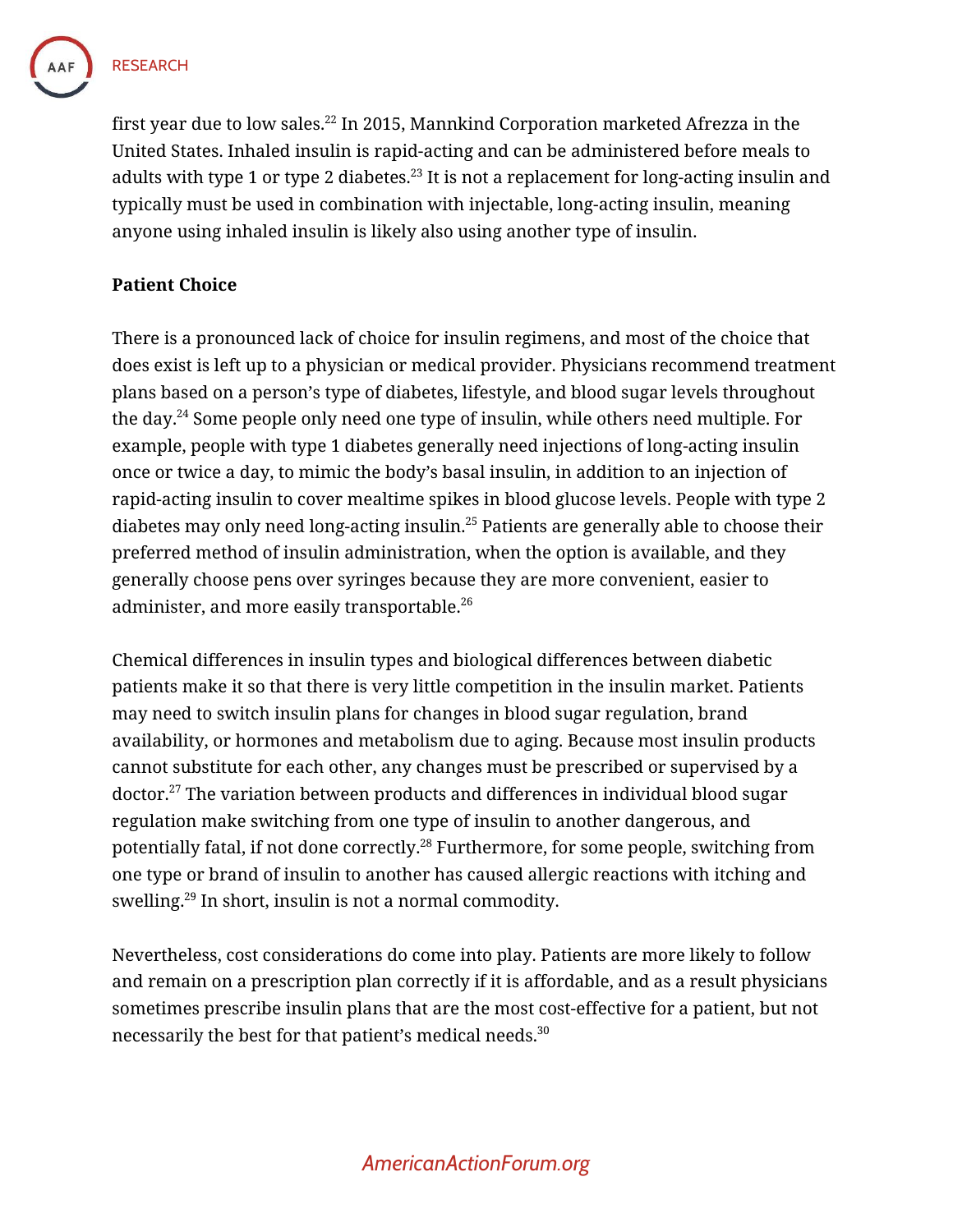

#### **Insulin Patents and Market Exclusivity**

Patents incentivize the creation of new processes and products through two pathways: securing the monetary gains from innovation by excluding others from using that invention for a fixed amount of time, and then democratizing information. In the United States, patent protections last for 20 years. Despite insulin being discovered nearly 100 years ago, many insulin products still benefit from patent protection. How can this be?

The insulin product discovered in 1921 and patented in 1923 was extracted from animals.<sup>31</sup> In 1978, insulin was, for the first time, reproduced from human recombinant DNA; this newly produced human insulin was patented and brought to market in 1982. Several new analog insulin products were developed between 1996 and 2005. The technological advances made over the past century have allowed for improved purity, enhanced concentration, increased supply, less crude extraction processes, easier administration, and varying lengths of effectiveness (reducing the number of injections needed daily) and quickness of onset, as discussed earlier.

Each time a company invents a new or improved way to produce or administer insulin or changes how long it lasts or how quickly it takes effect, it can receive a new patent. Thus, while insulin itself may no longer be on patent—or at least not the early insulin products brought to market—new insulin products (with, e.g., new non-active ingredients), manufacturing processes, or administration devices may be. As a result, there are currently hundreds of patents for insulin products.<sup>32</sup> A [report](https://apps.who.int/medicinedocs/documents/s22481en/s22481en.pdf) from the World Health Organization (WHO) in 2016 found that by 2020, more than 90 percent of all existing patents for insulin products will have expired (excluding the patents on Pfizer's inhaled insulin, which, as noted previously, was pulled from the market).<sup>33</sup> Other companies have filed new patent applications over the past several years, though, so the end of insulin patents is still at least 20 years away.

The seemingly constant stream of innovation does not mean, however, that patients have access to older, and therefore cheaper, but still sufficient insulin products. When a new product is brought to market, the older version is often either prescribed less frequently or possibly even discontinued by the manufacturer. Consequently, patients typically do not have access to many off-patent insulins. In some instances, the new version may significantly improve patient health and quality of life and is thus worth more to the patient, but sometimes the improvements are minimal, and the price increase may exceed the added value. WHO claims that not all inventions are, in fact, innovative,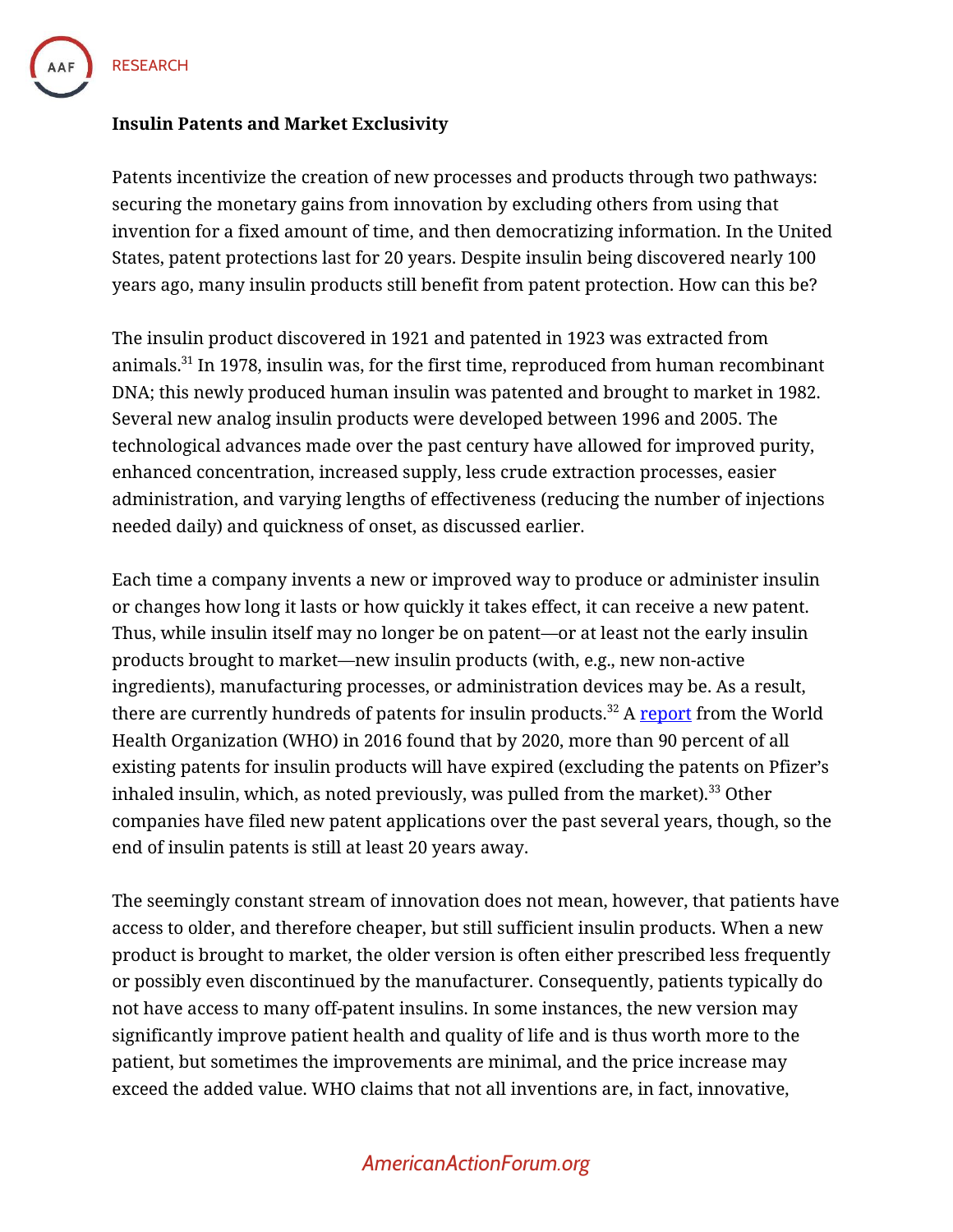

**RESEARCH** 

saying that medical innovation should be measured in terms of added clinical value and cost-effectiveness; not all newly patented insulin products meet this definition of innovation, WHO argues. <sup>34</sup> Conversely, Doctors Jeremy Greene and Kevin Riggs argue in the New England Journal of Medicine that "subsequent iterations of insulin represented actual innovations, each one being safer, more effective, or more convenient than its predecessor."<sup>35</sup>

Besides patent protections, the Food and Drug Administration (FDA) separately grants new drugs [periods of exclusivity](https://www.fda.gov/media/111069/download) of varying lengths—meaning the product is protected in some way from direct competitors. The length depends on the type of product and its approved uses. A drug may receive a period of exclusivity even if it does not receive a patent. Exclusivity refers to a period of time beginning upon the drug's approval during which a product effectively has exclusive rights to be sold in the U.S. market. New biological products receive 4 years of filing exclusivity—during which would-be biosimilar manufacturers are prohibited from filing an application—and 12 years of approval exclusivity—during which the FDA is prohibited from approving a biosimilar application.

#### **Biosimilar Insulin?**

The nature of insulin itself has, to date, made it more difficult to generate effective market competition. Insulin is a biological product ("biologic")—[the first,](https://www.biosimilarsresourcecenter.org/faq/what-are-biologics/) in fact though, when it was first approved by the FDA in 1982, it was technically designated simply as a "drug" for regulatory purposes under Section 505 of the Federal Food, Drug, and Cosmetic (FD&C) Act.<sup>36</sup> Biologics are produced from material from a living organism, not chemically synthesized molecules like most other manufactured drugs.<sup>37</sup> Thus, even once the patents and exclusivity periods expire, a competitor cannot make a generic version in the traditional sense. Biologic products, by their nature, cannot be identically duplicated, as is required for a product to be considered a generic; instead, a manufacturer may make a **[biosimilar](https://www.americanactionforum.org/insight/the-inconsistent-treatment-of-biosimilars-in-medicare-and-medicaid/)** product, whose molecular and biological structure shows no clinically meaningful difference from the biologic.

From a regulatory standpoint, however, there was not a legal pathway for biosimilars to come to market until the Affordable Care Act (ACA) created one; the Biologics Price Competition and Innovation Act included in the ACA created this pathway. Section 7002 of the ACA also included a provision officially changing insulin's FDA designation (and all other biological products previously approved under [Section 505](https://legcounsel.house.gov/Comps/Federal%20Food,%20Drug,%20And%20Cosmetic%20Act.pdf) of the FD&C Act)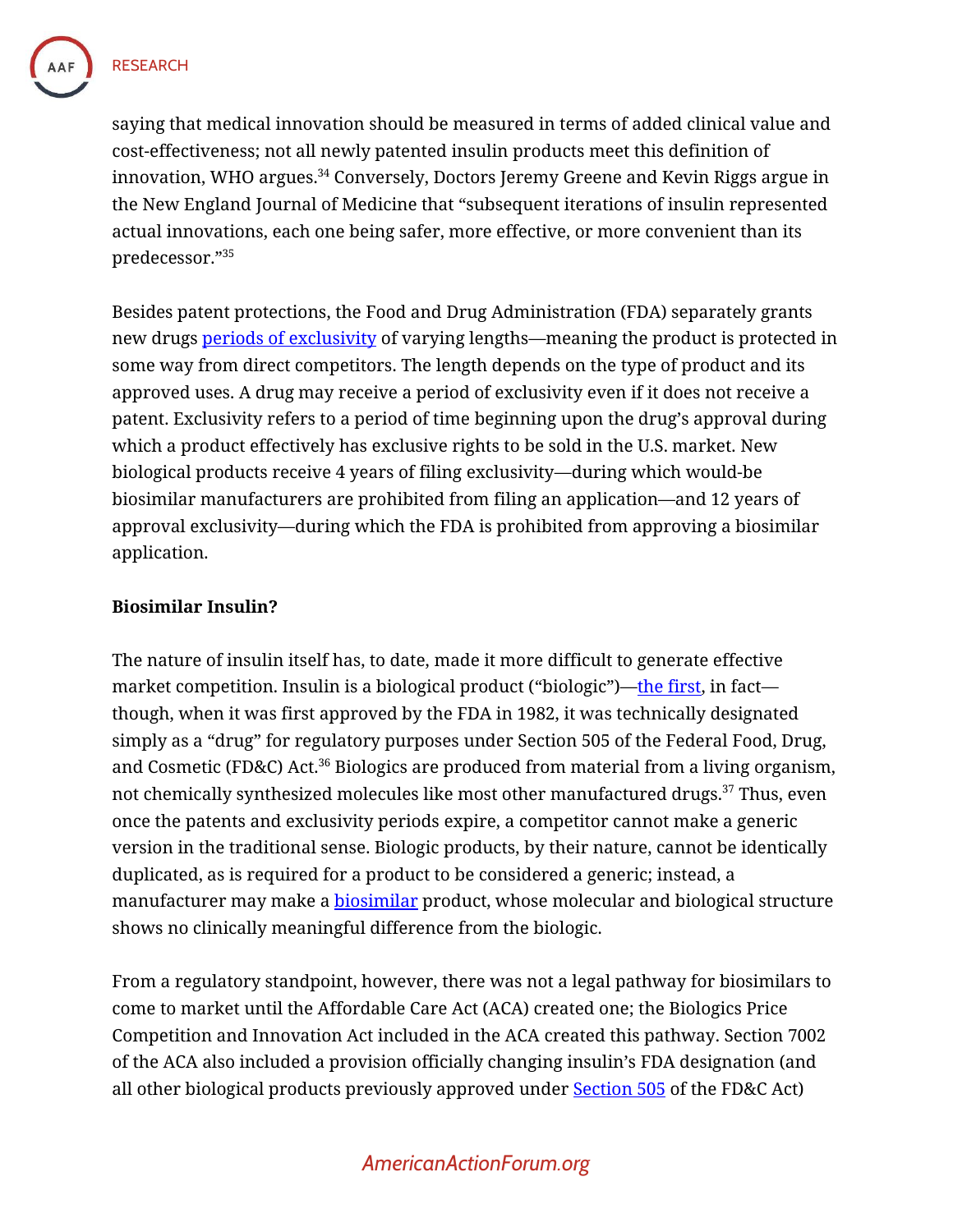

from a "drug" to a biological product, as though it were approved under **Section 351** of the Public Health Service Act—a change that then allows for biosimilars. This provision takes effect 10 years after the ACA's enactment, allowing the first biosimilar insulin to be approved on March 23, 2020.<sup>38</sup> Section  $605$  of the 2019 year-end government funding bill also included a provision amending the definition of a biological product to now include any "chemically synthesized polypeptide." The FDA argues this addition is important to ensure a biosimilar will also be able to come to market for any insulin that may be manufactured as a chemically synthesized polypeptide in the future. $^{\rm 39}$ 

Thus, while the U.S. market has seen the introduction of a handful of follow-on insulin products (and biosimilar insulin products are available in **Europe**), there have not yet, technically, been any biosimilar insulin products in the U.S. market.

Biosimilars should lower the cost of insulin, but even with the new pathway competitors face challenges. The follow-on products introduced to date did not have a dramatic pricereducing effect, as was hoped, only reducing prices by about 10-15 percent.<sup>40</sup> (To be sure, this result may be largely due to the fact that even these follow-on products are manufactured by the three primary manufacturers rather than a competitor.<sup>41</sup>) Further, developing a biologic or a biosimilar is much more complex and much more expensive than producing small-chemical molecules, with the average cost an estimated 22 times greater for a biologic product. $42$  This cost and complexity will likely slow the development of competitors in the insulin market and prevent the kinds of price drops that have occurred with small-molecule drugs.

## **Conclusion**

Diabetes is one of the most burdensome diseases in America, and about 1.5 million individuals are newly diagnosed with diabetes each year. Soon, nearly 10 million Americans will need to take insulin every day to live. Three manufacturers dominate the current insulin market, and there is limited competition. That may soon change, however, as most patents for insulin products will have expired by the end of this year, and biosimilar insulin will finally be able to come to market. These factors may significantly change the market for insulin—and thus the lives of millions of Americans who depend on it.

<sup>1</sup> <https://www.diabetes.org/resources/statistics/statistics-about-diabetes>

<sup>2</sup> <https://www.diabetes.org/resources/statistics/statistics-about-diabetes>

<sup>3</sup> <https://www.cdc.gov/media/releases/2017/p0718-diabetes-report.html>